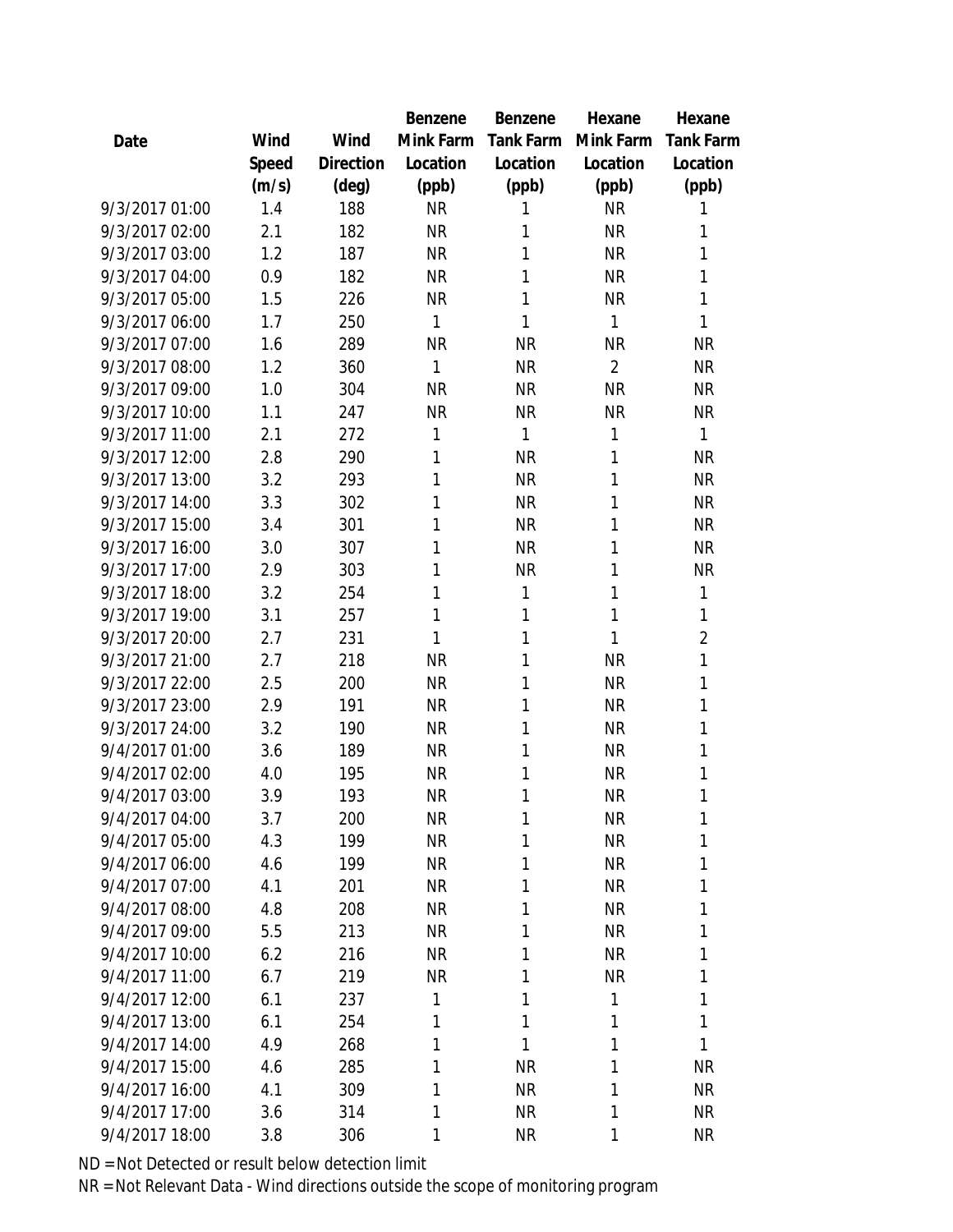|                |       |           | Benzene   | Benzene   | Hexane         | Hexane    |
|----------------|-------|-----------|-----------|-----------|----------------|-----------|
| Date           | Wind  | Wind      | Mink Farm | Tank Farm | Mink Farm      | Tank Farm |
|                | Speed | Direction | Location  | Location  | Location       | Location  |
|                | (m/s) | (deg)     | (ppb)     | (ppb)     | (ppb)          | (ppb)     |
| 9/4/2017 19:00 | 4.5   | 317       | 1         | <b>NR</b> | 1              | <b>NR</b> |
| 9/4/2017 20:00 | 3.0   | 341       | 1         | <b>NR</b> | 1              | <b>NR</b> |
| 9/4/2017 21:00 | 2.2   | 344       | 1         | <b>NR</b> | 1              | <b>NR</b> |
| 9/4/2017 22:00 | 2.6   | 332       | 1         | <b>NR</b> | 1              | <b>NR</b> |
| 9/4/2017 23:00 | 2.5   | 301       | 1         | <b>NR</b> | $\overline{2}$ | <b>NR</b> |
| 9/4/2017 24:00 | 1.9   | 276       | 1         | <b>NR</b> | 1              | <b>NR</b> |
| 9/5/2017 01:00 | 2.4   | 292       | 1         | <b>NR</b> | 1              | <b>NR</b> |
| 9/5/2017 02:00 | 2.9   | 288       | 1         | <b>NR</b> | 1              | <b>NR</b> |
| 9/5/2017 03:00 | 3.4   | 299       | 1         | <b>NR</b> | 1              | <b>NR</b> |
| 9/5/2017 04:00 | 3.7   | 324       | 1         | <b>NR</b> | 1              | <b>NR</b> |
| 9/5/2017 05:00 | 3.8   | 310       | 1         | <b>NR</b> | 1              | <b>NR</b> |
| 9/5/2017 06:00 | 3.4   | 300       | 1         | <b>NR</b> | 1              | <b>NR</b> |
| 9/5/2017 07:00 | 4.4   | 307       | 1         | <b>NR</b> | 1              | <b>NR</b> |
| 9/5/2017 08:00 | 4.0   | 306       | 1         | <b>NR</b> | 1              | <b>NR</b> |
| 9/5/2017 09:00 | 4.2   | 308       | 1         | <b>NR</b> | 1              | <b>NR</b> |
| 9/5/2017 10:00 | 4.5   | 309       | 1         | <b>NR</b> | 1              | <b>NR</b> |
| 9/5/2017 11:00 | 4.0   | 300       | 1         | <b>NR</b> | 1              | <b>NR</b> |
| 9/5/2017 12:00 | 4.3   | 289       | 1         | <b>NR</b> | 1              | <b>NR</b> |
| 9/5/2017 13:00 | 4.3   | 297       | 1         | <b>NR</b> | 1              | <b>NR</b> |
| 9/5/2017 14:00 | 4.8   | 292       | 1         | <b>NR</b> | 1              | <b>NR</b> |
| 9/5/2017 15:00 | 5.6   | 306       | 1         | <b>NR</b> | 1              | <b>NR</b> |
| 9/5/2017 16:00 | 5.6   | 304       | 1         | <b>NR</b> | 1              | <b>NR</b> |
| 9/5/2017 17:00 | 5.4   | 309       | NoData    | <b>NR</b> | NoData         | <b>NR</b> |
| 9/5/2017 18:00 | 5.0   | 328       | NoData    | <b>NR</b> | NoData         | <b>NR</b> |
| 9/5/2017 19:00 | 5.3   | 320       | 1         | <b>NR</b> | 1              | <b>NR</b> |
| 9/5/2017 20:00 | 3.5   | 324       | 1         | <b>NR</b> | $\overline{2}$ | <b>NR</b> |
| 9/5/2017 21:00 | 2.8   | 309       | 1         | <b>NR</b> | 1              | <b>NR</b> |
| 9/5/2017 22:00 | 2.6   | 303       | 1         | <b>NR</b> | 1              | <b>NR</b> |
| 9/5/2017 23:00 | 2.6   | 335       | 1         | <b>NR</b> | 1              | <b>NR</b> |
| 9/5/2017 24:00 | 2.4   | 323       | 1         | <b>NR</b> | 1              | <b>NR</b> |
| 9/6/2017 01:00 | 2.5   | 319       | 1         | <b>NR</b> | 1              | <b>NR</b> |
| 9/6/2017 02:00 | 2.7   | 317       | 1         | <b>NR</b> | 1              | <b>NR</b> |
| 9/6/2017 03:00 | 2.7   | 320       | 1         | <b>NR</b> | 1              | <b>NR</b> |
| 9/6/2017 04:00 | 2.7   | 326       | 1         | <b>NR</b> | 1              | <b>NR</b> |
| 9/6/2017 05:00 | 2.5   | 333       | 1         | <b>NR</b> | 1              | <b>NR</b> |
| 9/6/2017 06:00 | 2.3   | 331       | 1         | <b>NR</b> | 1              | <b>NR</b> |
| 9/6/2017 07:00 | 1.6   | 339       | 1         | <b>NR</b> | 1              | <b>NR</b> |
| 9/6/2017 08:00 | 2.4   | 333       | 1         | <b>NR</b> | 1              | <b>NR</b> |
| 9/6/2017 09:00 | 2.5   | 336       | 1         | <b>NR</b> | 1              | <b>NR</b> |
| 9/6/2017 10:00 | 2.6   | 338       | 1         | <b>NR</b> | 3              | NR        |
| 9/6/2017 11:00 | 3.3   | 344       | 1         | <b>NR</b> | 1              | <b>NR</b> |
| 9/6/2017 12:00 | 3.2   | 343       | 1         | NoData    | 1              | NoData    |
|                |       |           |           |           |                |           |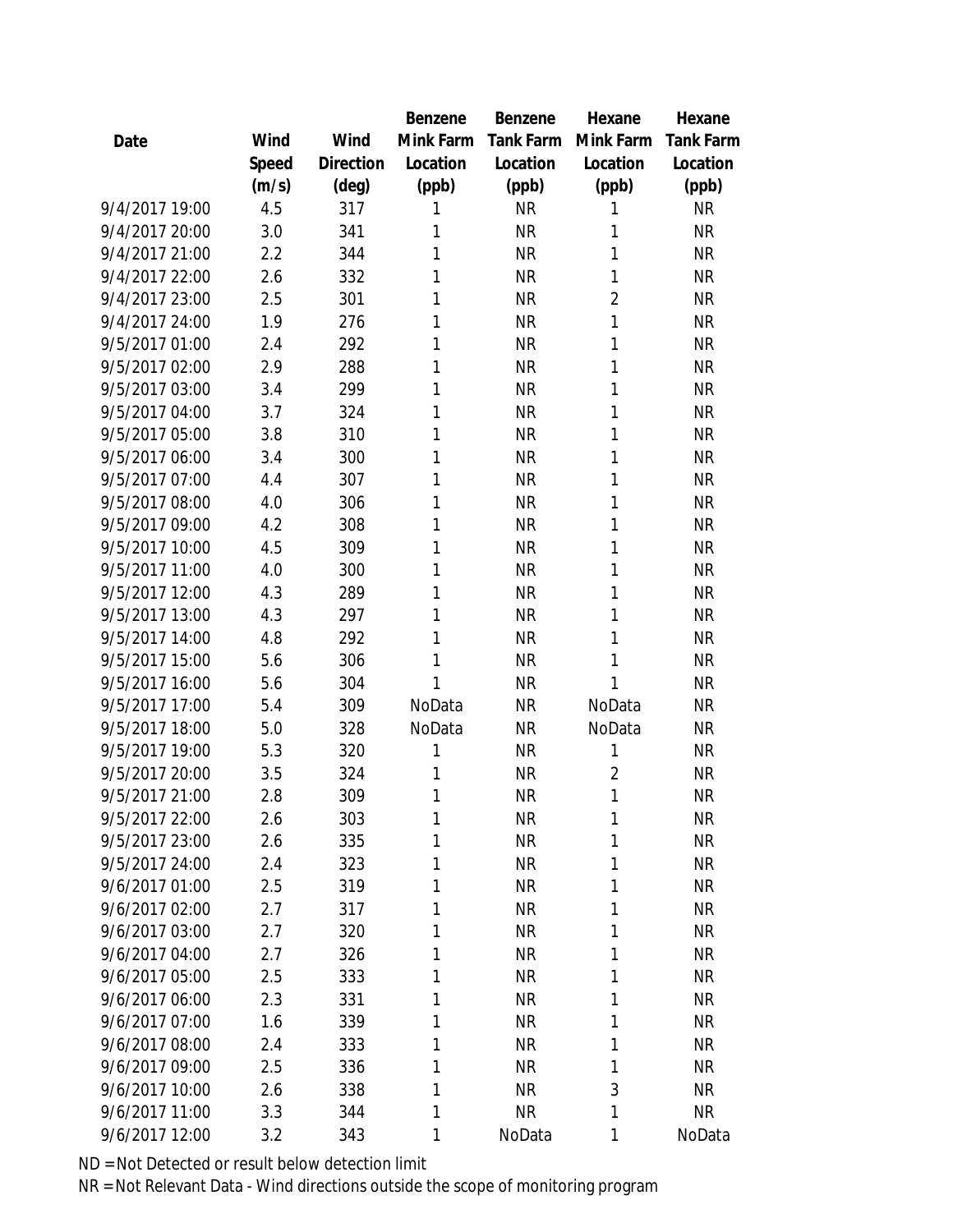|                |       |           | Benzene   | Benzene          | Hexane         | Hexane           |
|----------------|-------|-----------|-----------|------------------|----------------|------------------|
| Date           | Wind  | Wind      | Mink Farm | <b>Tank Farm</b> | Mink Farm      | <b>Tank Farm</b> |
|                | Speed | Direction | Location  | Location         | Location       | Location         |
|                | (m/s) | (deg)     | (ppb)     | (ppb)            | (ppb)          | (ppb)            |
| 9/6/2017 13:00 | 3.1   | 348       | 1         | NoData           | 1              | NoData           |
| 9/6/2017 14:00 | 3.4   | 329       | 1         | <b>NR</b>        | $\overline{2}$ | <b>NR</b>        |
| 9/6/2017 15:00 | 3.1   | 324       | 1         | <b>NR</b>        | 1              | <b>NR</b>        |
| 9/6/2017 16:00 | 3.4   | 326       | 1         | <b>NR</b>        | 1              | <b>NR</b>        |
| 9/6/2017 17:00 | 3.3   | 329       | 1         | <b>NR</b>        | 2              | <b>NR</b>        |
| 9/6/2017 18:00 | 3.4   | 316       | 1         | <b>NR</b>        | 2              | <b>NR</b>        |
| 9/6/2017 19:00 | 3.5   | 324       | 1         | <b>NR</b>        | $\overline{2}$ | <b>NR</b>        |
| 9/6/2017 20:00 | 2.6   | 340       | 1         | <b>NR</b>        | 1              | <b>NR</b>        |
| 9/6/2017 21:00 | 2.0   | 321       | 1         | <b>NR</b>        | 1              | <b>NR</b>        |
| 9/6/2017 22:00 | 1.8   | 301       | 1         | <b>NR</b>        | 1              | <b>NR</b>        |
| 9/6/2017 23:00 | 1.7   | 265       | 1         | 1                | 1              | 1                |
| 9/6/2017 24:00 | 1.9   | 257       | 1         | 1                | 1              | 3                |
| 9/7/2017 01:00 | 1.5   | 258       | 1         | 1                | 1              | $\overline{2}$   |
| 9/7/2017 02:00 | 2.5   | 283       | 1         | <b>NR</b>        | 1              | <b>NR</b>        |
| 9/7/2017 03:00 | 1.7   | 244       | 1         | 1                | 1              | $\overline{2}$   |
| 9/7/2017 04:00 | 1.6   | 260       | 1         | 1                | 1              | $\overline{2}$   |
| 9/7/2017 05:00 | 1.7   | 286       | 1         | <b>NR</b>        | 1              | <b>NR</b>        |
| 9/7/2017 06:00 | 1.8   | 245       | 1         | 1                | 1              | 3                |
| 9/7/2017 07:00 | 1.6   | 256       | 1         | 1                | 1              | 5                |
| 9/7/2017 08:00 | 1.8   | 257       | 1         | 1                | 1              | 3                |
| 9/7/2017 09:00 | 2.2   | 262       | 1         | 1                | 1              | 1                |
| 9/7/2017 10:00 | 2.4   | 268       | 1         | 1                | 1              | $\overline{2}$   |
| 9/7/2017 11:00 | 2.9   | 289       | 1         | <b>NR</b>        | 1              | <b>NR</b>        |
| 9/7/2017 12:00 | 3.7   | 283       | 1         | <b>NR</b>        | 1              | <b>NR</b>        |
| 9/7/2017 13:00 | 3.6   | 287       | 1         | <b>NR</b>        | 1              | <b>NR</b>        |
| 9/7/2017 14:00 | 2.8   | 291       | 1         | <b>NR</b>        | 1              | <b>NR</b>        |
| 9/7/2017 15:00 | 3.5   | 286       | 1         | <b>NR</b>        | 1              | <b>NR</b>        |
| 9/7/2017 16:00 | 4.1   | 279       | 1         | <b>NR</b>        | 1              | <b>NR</b>        |
| 9/7/2017 17:00 | 4.5   | 293       | 1         | <b>NR</b>        | 1              | <b>NR</b>        |
| 9/7/2017 18:00 | 4.0   | 299       | 1         | <b>NR</b>        | 1              | <b>NR</b>        |
| 9/7/2017 19:00 | 3.2   | 299       | 1         | <b>NR</b>        | 1              | <b>NR</b>        |
| 9/7/2017 20:00 | 2.1   | 280       | 1         | <b>NR</b>        | 1              | <b>NR</b>        |
| 9/7/2017 21:00 | 1.9   | 296       | 1         | <b>NR</b>        | $\overline{2}$ | <b>NR</b>        |
| 9/7/2017 22:00 | 1.5   | 261       | 1         | 1                | $\overline{2}$ | 1                |
| 9/7/2017 23:00 | 1.3   | 255       | 1         | 1                | $\overline{2}$ | 5                |
| 9/7/2017 24:00 | 0.9   | 205       | <b>NR</b> | 1                | <b>NR</b>      | 10               |
| 9/8/2017 01:00 | 1.8   | 186       | <b>NR</b> | $\overline{2}$   | <b>NR</b>      | 13               |
| 9/8/2017 02:00 | 2.0   | 194       | <b>NR</b> | 1                | <b>NR</b>      | 5                |
| 9/8/2017 03:00 | 2.0   | 192       | NR        | 1                | <b>NR</b>      | $\overline{2}$   |
| 9/8/2017 04:00 | 2.0   | 178       | NR        | 1                | <b>NR</b>      | $\mathbf{1}$     |
| 9/8/2017 05:00 | 2.0   | 184       | <b>NR</b> | 1                | <b>NR</b>      | 1                |
| 9/8/2017 06:00 | 1.2   | 62        | <b>NR</b> | <b>NR</b>        | <b>NR</b>      | <b>NR</b>        |
|                |       |           |           |                  |                |                  |